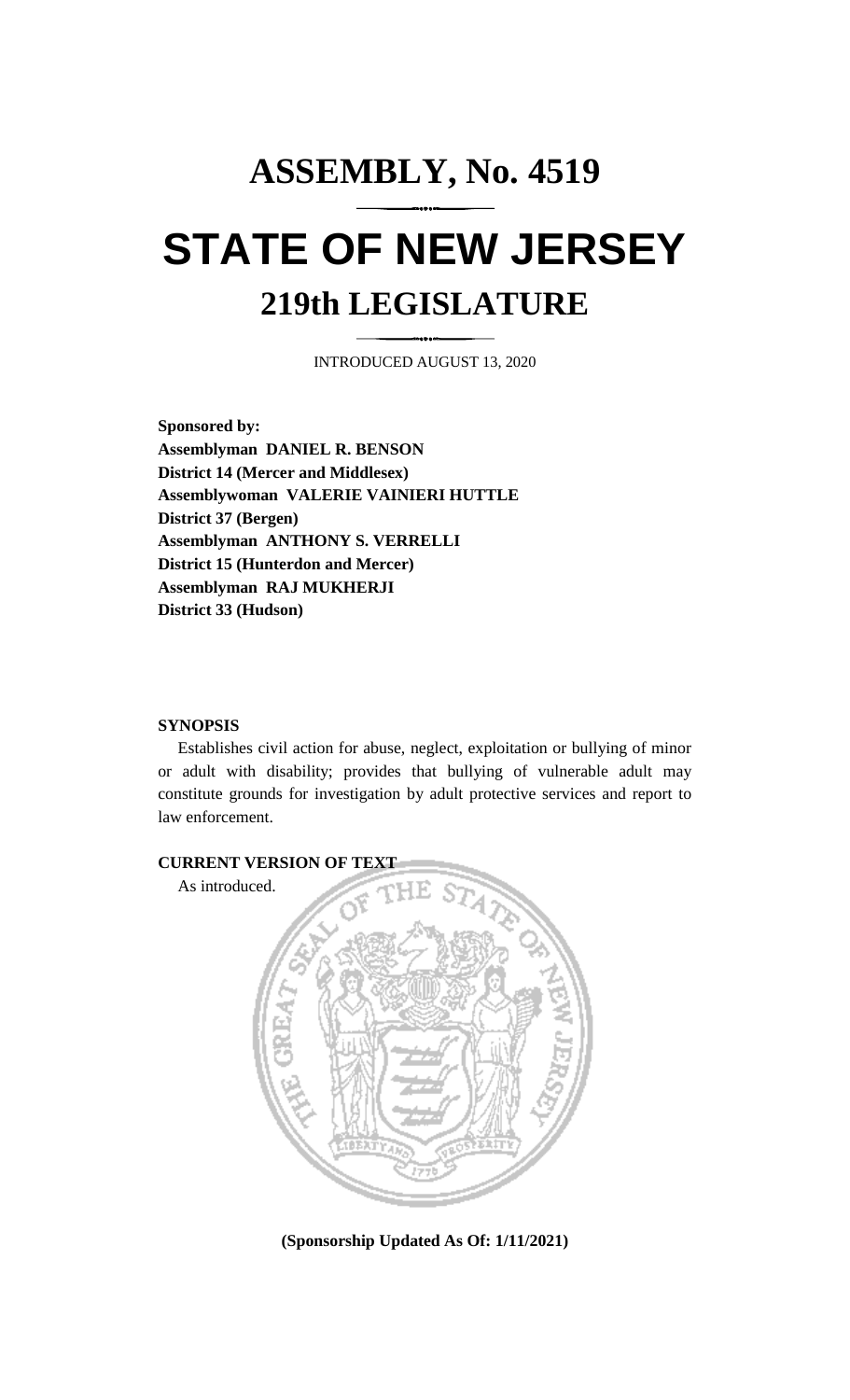**AN ACT** concerning the bullying of disabled persons, amending P.L.1993, c.249 and N.J.S.2A:14-2 and supplementing Title 2A of the New Jersey Statutes. 

 **BE IT ENACTED** *by the Senate and General Assembly of the State of New Jersey:*

8 1. N.J.S.2A:14-2 is amended to read as follows:

 2A:14-2. a. Except as otherwise provided by law, every action at law for an injury to the person caused by the wrongful act, neglect or default of any person within this State shall be commenced within two years next after the cause of any such action shall have accrued; except that an action by or on behalf of a minor that has accrued for medical malpractice for injuries sustained at birth shall be commenced prior to the minor's 13th birthday.

 b. In the event that an action by or on behalf of a minor that has accrued for medical malpractice for injuries sustained at birth is not commenced by the minor's parent or guardian prior to the minor's 12th birthday, the minor or a person 18 years of age or older designated by the minor to act on the minor's behalf may commence such an action. For this purpose, the minor or designated person may petition the court for the appointment of a guardian ad litem to act on the minor's behalf.

 c. (1) Every action at law for an injury to a minor with a disability under the age of 18 where such injury resulted from abuse, neglect, exploitation, or bullying as defined in section 2 of P.L.1993, c.249 (C.52:27D-407) and the injury occurred prior to, 28 on, or after the effective date of P.L., c.  $(C.)$  (pending before the Legislature as this bill) shall be commenced within 37 years after the minor reaches the age of majority, or within seven years from the date of reasonable discovery of the injury and its causal 32 relationship to the act, whichever is later.

 (2) Every action at law for an injury to an adult with a disability aged 18 or older where such injury resulted from abuse, neglect, exploitation, or bullying as defined in section 2 of P.L.1993, c.249 (C.52:27D-407) that occurred prior to, on, or after the effective date of P.L. , c. (C. ) (pending before the Legislature as this bill) shall be commenced within seven years from the date of reasonable discovery of the injury and its causal relationship to the act.

(cf: P.L.2019, c.120, s.1)

42 2. (New section) a. As used in P.L., c. (C. ) (pending before the Legislature as this bill), "disability" has the meaning set forth in subsection q. of section 5 of P.L.1945, c.169 (C.10:5-5).

**EXPLANATION – Matter enclosed in bold-faced brackets [thus] in the above bill is not enacted and is intended to be omitted in the law.**

**Matter underlined thus is new matter.**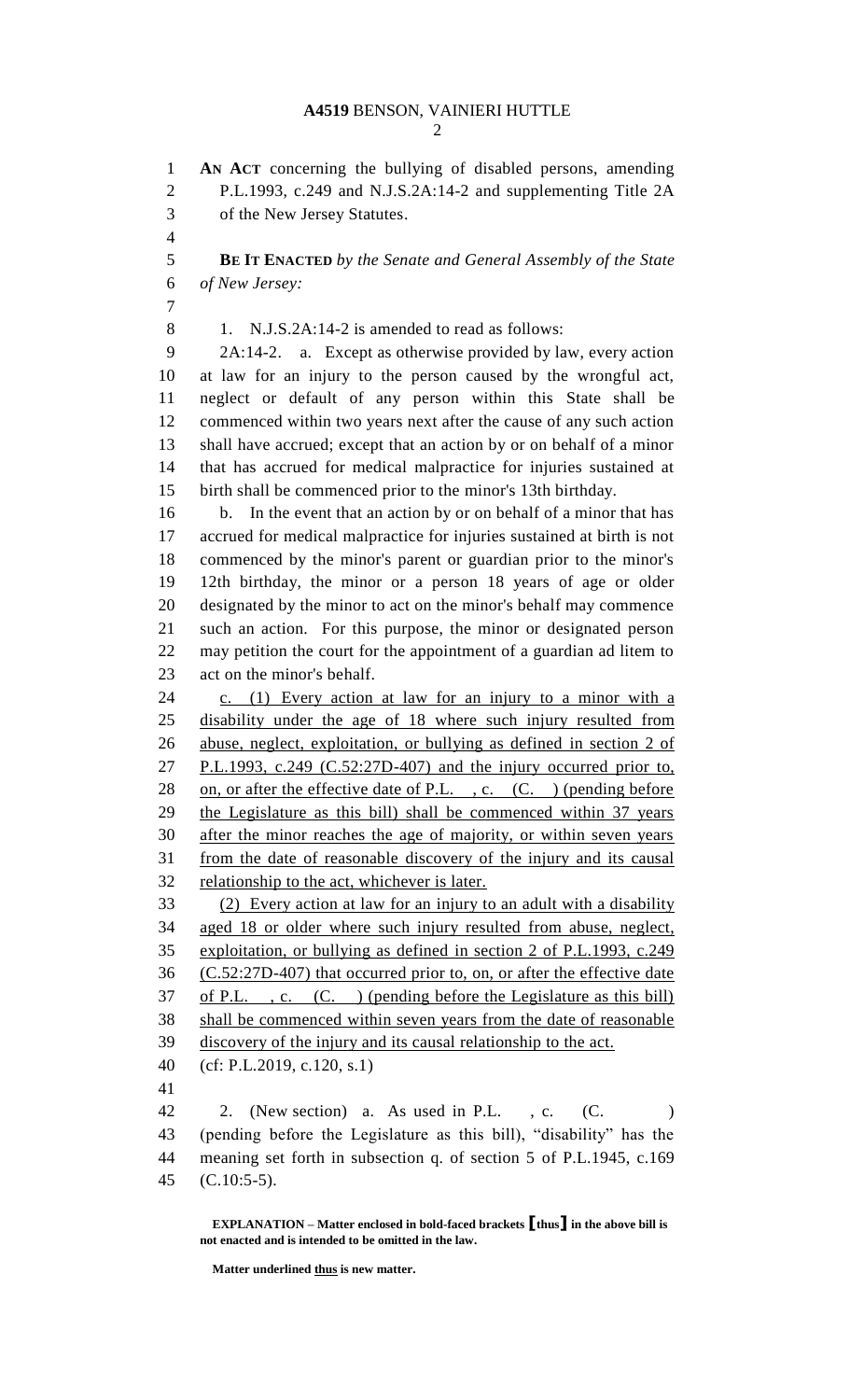### **A4519** BENSON, VAINIERI HUTTLE

 b. A minor under the age of 18 with a disability shall have a cause of action for injury resulting from abuse, neglect, exploitation, or bullying as defined in section 2 of P.L.1993, c.249 (C.52:27D-407). The action shall be commenced within the time period set forth in paragraph (1) of subsection c. of N.J.S.2A:14-2. c. An adult aged 18 or older with a disability shall have a cause of action for injury resulting from abuse, neglect, exploitation, or bullying as defined in section 2 of P.L.1993, c.249 (C.52:27D-407). The action shall be commenced within the time period set forth in paragraph (2) of subsection c. of N.J.S.2A:14-2. 3. Section 2 of P.L.1993, c.249 (C.52:27D-407) is amended to read as follows: 2. As used in this act: "Abuse" means the willful infliction of physical pain, injury or mental anguish, unreasonable confinement, or the willful deprivation of services which are necessary to maintain a person's physical and mental health. "Bullying" means any gesture, any written, verbal, or physical act, or any electronic communication that causes a reasonable person to fear for his safety or fear damage to his property. "Caretaker" means a person who has assumed the responsibility for the care of a vulnerable adult as a result of family relationship or who has assumed responsibility for the care of a vulnerable adult voluntarily, by contract, or by order of a court of competent jurisdiction, whether or not they reside together. "Commissioner" means the Commissioner of Human Services. "Community setting" means a private residence or any noninstitutional setting in which a person may reside alone or with others, but shall not include residential health care facilities, rooming houses or boarding homes or any other facility or living arrangement subject to licensure by, operated by, or under contract with, a State department or agency. "County adult protective services provider" means a county Board of Social Services or other public or nonprofit agency with experience as a New Jersey provider of protective services for adults, designated by the county and approved by the commissioner. The county adult protective services provider receives reports made pursuant to this act, maintains pertinent records and provides, arranges, or recommends protective services. "County director" means the director of a county adult protective services provider. "Department" means the Department of Human Services. "Emergency medical technician" means a person trained in basic life support services as defined in section 1 of P.L.1985, c.351 (C.26:2K-21) and who is certified by the Department of Health to provide that level of care.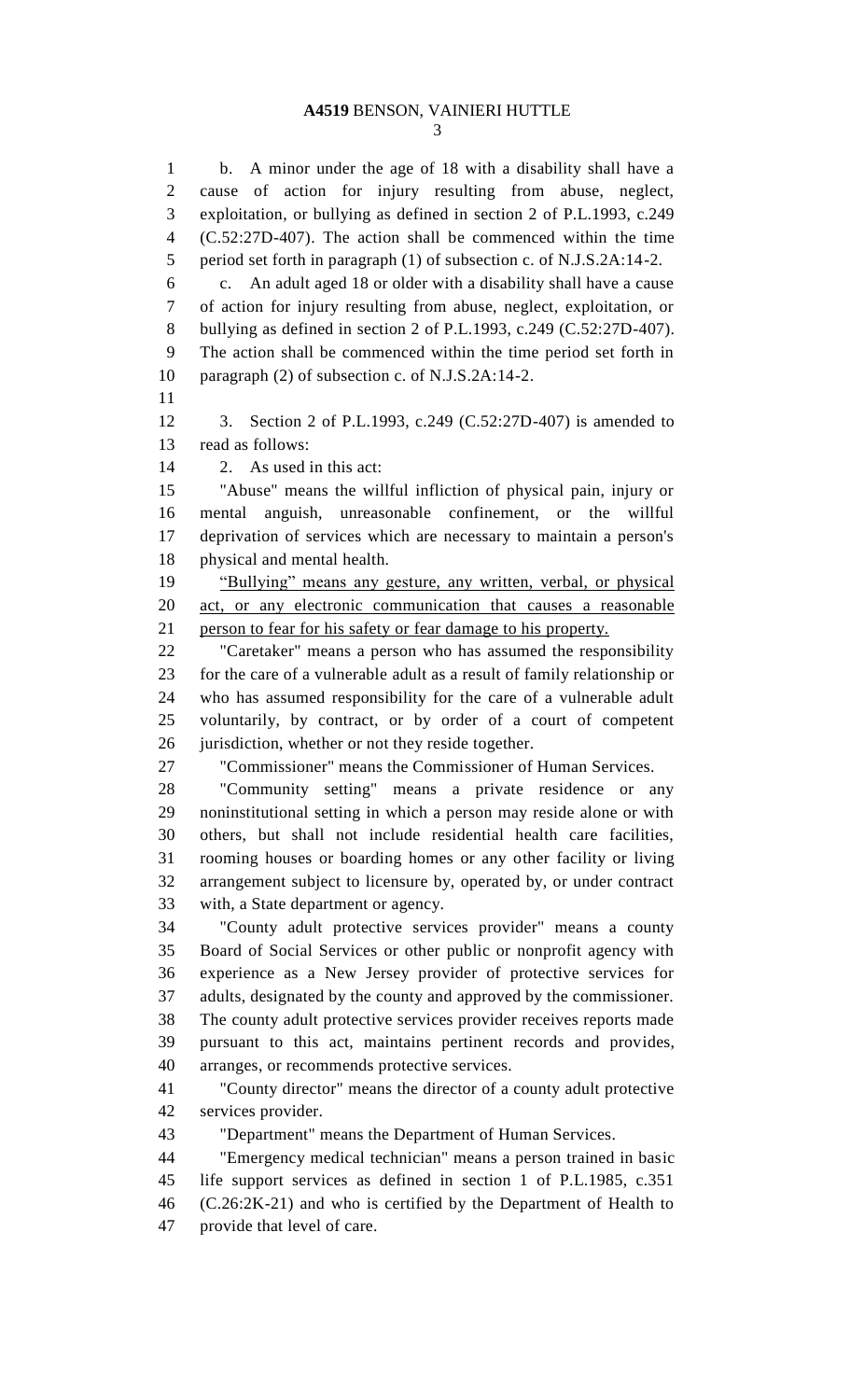"Exploitation" means the act or process of illegally or improperly using a person or his resources for another person's profit or advantage.

"Firefighter" means a paid or volunteer firefighter.

 "Health care professional" means a health care professional who is licensed or otherwise authorized, pursuant to Title 45 or Title 52 of the Revised Statutes, to practice a health care profession that is regulated by one of the following boards or by the Director of the Division of Consumer Affairs: the State Board of Medical Examiners, the New Jersey Board of Nursing, the New Jersey State Board of Dentistry, the New Jersey State Board of Optometrists, the New Jersey State Board of Pharmacy, the State Board of Chiropractic Examiners, the Acupuncture Examining Board, the 14 State Board of Physical Therapy Examiners, the State Board of Respiratory Care, the Orthotics and Prosthetics Board of Examiners, the State Board of Psychological Examiners, the State Board of Social Work Examiners, the State Board of Examiners of Ophthalmic Dispensers and Ophthalmic Technicians, the Audiology and Speech-Language Pathology Advisory Committee, the State Board of Marriage and Family Therapy Examiners, the Occupational Therapy Advisory Council, the Certified Psychoanalysts Advisory Committee, and the State Board of Polysomnography. "Health care professional" also means a nurse aide or personal care assistant who is certified by the Department of Health.

 "Neglect" means an act or failure to act by a vulnerable adult or his caretaker which results in the inadequate provision of care or services necessary to maintain the physical and mental health of the vulnerable adult, and which places the vulnerable adult in a situation which can result in serious injury or which is life-threatening.

 "Protective services" means voluntary or court-ordered social, legal, financial, medical or psychiatric services necessary to safeguard a vulnerable adult's rights and resources, and to protect a vulnerable adult from abuse, neglect or exploitation. Protective services include, but are not limited to: evaluating the need for services, providing or arranging for appropriate services, obtaining financial benefits to which a person is entitled, and arranging for guardianship and other legal actions.

 "Vulnerable adult" means a person 18 years of age or older who resides in a community setting and who, because of a physical or mental illness, disability or deficiency, lacks sufficient understanding or capacity to make, communicate, or carry out decisions concerning his well-being and is the subject of abuse, neglect **[**or**]** , exploitation, or bullying. A person shall not be deemed to be the subject of abuse, neglect **[**or**]**, exploitation, or bullying or in need of protective services for the sole reason that the person is being furnished nonmedical remedial treatment by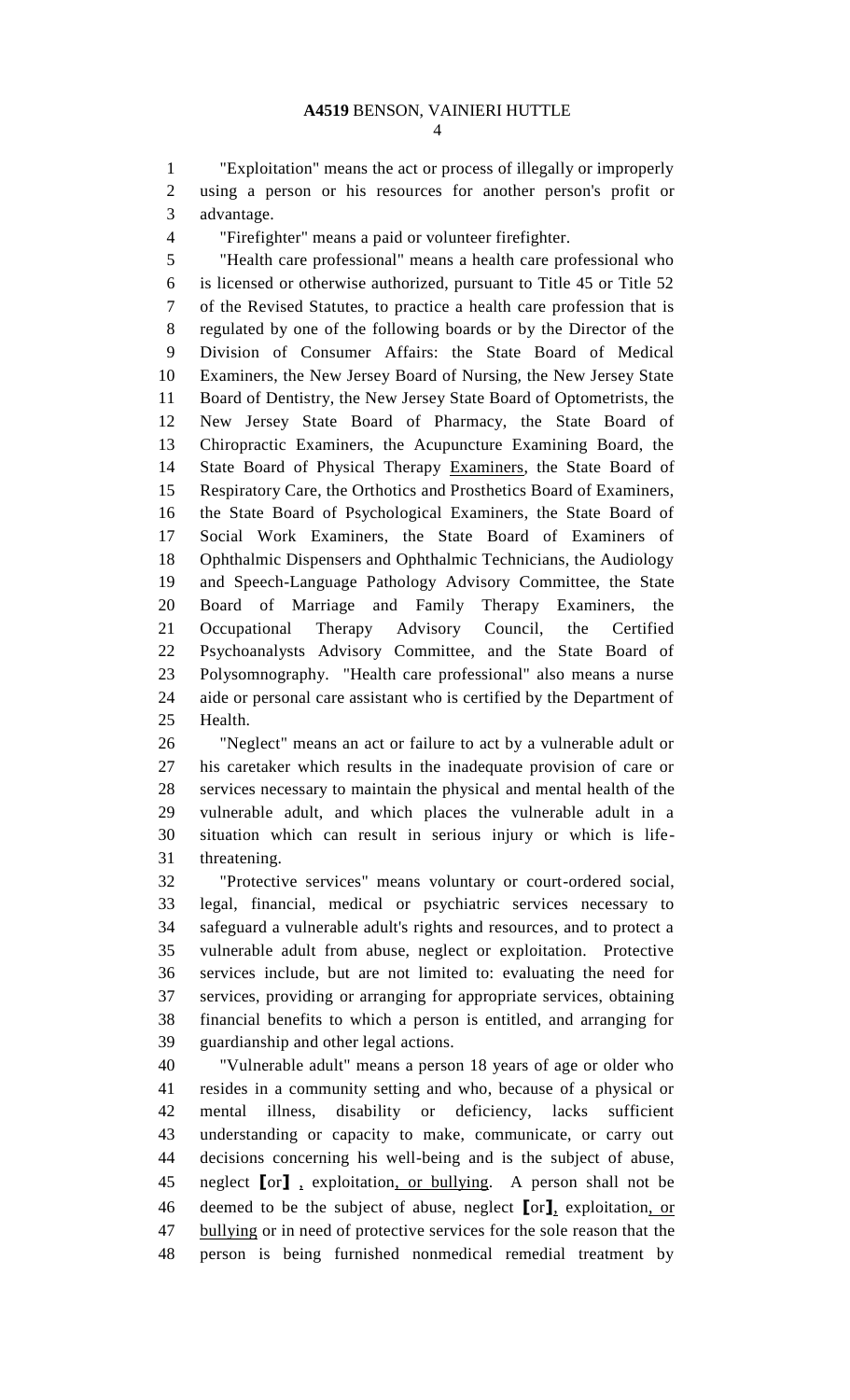### **A4519** BENSON, VAINIERI HUTTLE

 spiritual means through prayer alone or in accordance with a recognized religious method of healing in lieu of medical treatment, and in accordance with the tenets and practices of the person's established religious tradition. (cf: P.L.2012, c.17, s.424) 4. Section 4 of P.L.1993, c.249 (C.52:27D-409) is amended to read as follows: 4. a. (1) A health care professional, law enforcement officer, firefighter, paramedic or emergency medical technician who has reasonable cause to believe that a vulnerable adult is the subject of abuse, neglect **[**or**]**, exploitation, or bullying as defined in section 2 of P.L.1993, c.249 (C.52:27D-407) shall report the information to the county adult protective services provider. (2) Any other person who has reasonable cause to believe that a vulnerable adult is the subject of abuse, neglect**[**or**]**, exploitation, or bullying as defined in section 2 of P.L.1993, c.249 (C.52:27D- 407) may report the information to the county adult protective services provider. b. The report, if possible, shall contain the name and address of the vulnerable adult; the name and address of the caretaker, if any; the nature and possible extent of the vulnerable adult's injury or condition as a result of abuse, neglect**[**or**]**, exploitation, or bullying as defined in section 2 of P.L.1993, c.249 (C.52:27D-407); and any other information that the person reporting believes may be helpful. c. A person who reports information pursuant to this act, or provides information concerning the abuse of a vulnerable adult to the county adult protective services provider, or testifies at a grand jury, judicial or administrative proceeding resulting from the report, is immune from civil and criminal liability arising from the report, information, or testimony, unless the person acts in bad faith or with malicious purpose. d. An employer or any other person shall not take any discriminatory or retaliatory action against an individual who reports abuse, neglect**[**or**]**, exploitation, or bullying as defined in section 2 of P.L.1993, c.249 (C.52:27D-407) pursuant to this act. An employer or any other person shall not discharge, demote or reduce the salary of an employee because the employee reported information in good faith pursuant to this act. A person who violates this subsection is liable for a fine of up to \$1,000. e. A county adult protective services provider and its employees are immune from criminal and civil liability when acting in the performance of their official duties, unless their conduct is outside the scope of their employment, or constitutes a crime, actual fraud, actual malice, or willful misconduct. (cf: P.L.2009, c.276, s.2)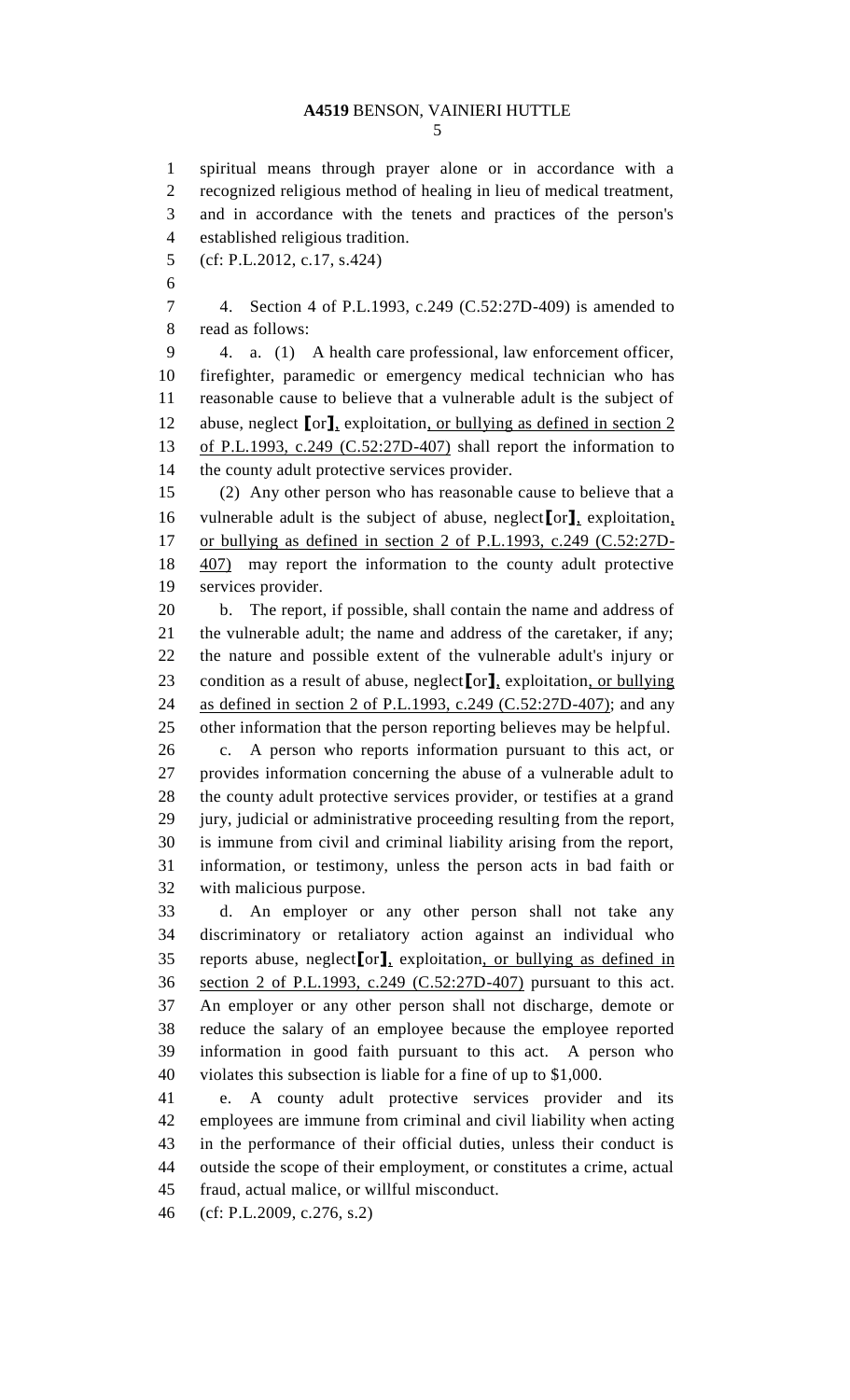5. Section 14 of P.L.1993, c.249 (C.52:27D-419) is amended to read as follows: 14. If the county director or his designee has reasonable cause to believe that a caretaker or other person has committed a criminal act against a vulnerable adult including, but not limited to, P.L.1989, c.23 (C.2C:24-8) or section 1 of P.L.2015, c.186 7 (C.2C:24-7.1), he shall immediately report the information to local law enforcement officials or the prosecutor of the county in which the alleged criminal act was committed. If the report is made orally, a written report shall follow in a timely manner. (cf: P.L.1993, c.249, s.14) STATEMENT This bill provides for a specific civil action by a disabled minor or disabled adult for injury resulting from abuse, neglect, exploitation, or bullying. The bill's definition of "disability" is the same as the definition set forth in the Law Against Discrimination, P.L.1945, c.169 (C.10:5-1 et seq.): "physical or sensory disability, infirmity, malformation, or disfigurement which is caused by bodily injury, birth defect, or illness including epilepsy and other seizure disorders, and which shall include, but not be limited to, any degree of paralysis, amputation, lack of physical coordination, blindness or visual impairment, deafness or hearing impairment, muteness or speech impairment, or physical reliance on a service or guide dog, wheelchair, or other remedial appliance or device, or any mental, psychological, or developmental disability, including autism spectrum disorders, resulting from anatomical, psychological, physiological, or neurological conditions which prevents the typical exercise of any bodily or mental functions or is demonstrable, medically or psychologically, by accepted clinical or laboratory diagnostic techniques. Disability shall also mean AIDS or HIV infection." Under the bill, every civil action for an injury to a minor with a disability under the age of 18 where such injury resulted from abuse, neglect, exploitation, or bullying and the injury occurred prior to, on, or after the effective date of the bill would be required to be commenced within 37 years after the minor reaches the age of majority, or within seven years from the date of reasonable discovery of the injury and its causal relationship to the act, whichever is later. The bill provides that every civil action for an injury to an adult with a disability aged 18 or older where such injury resulted from abuse, neglect, exploitation, or bullying that occurred prior to, on,

or after the effective date of the bill would be required to be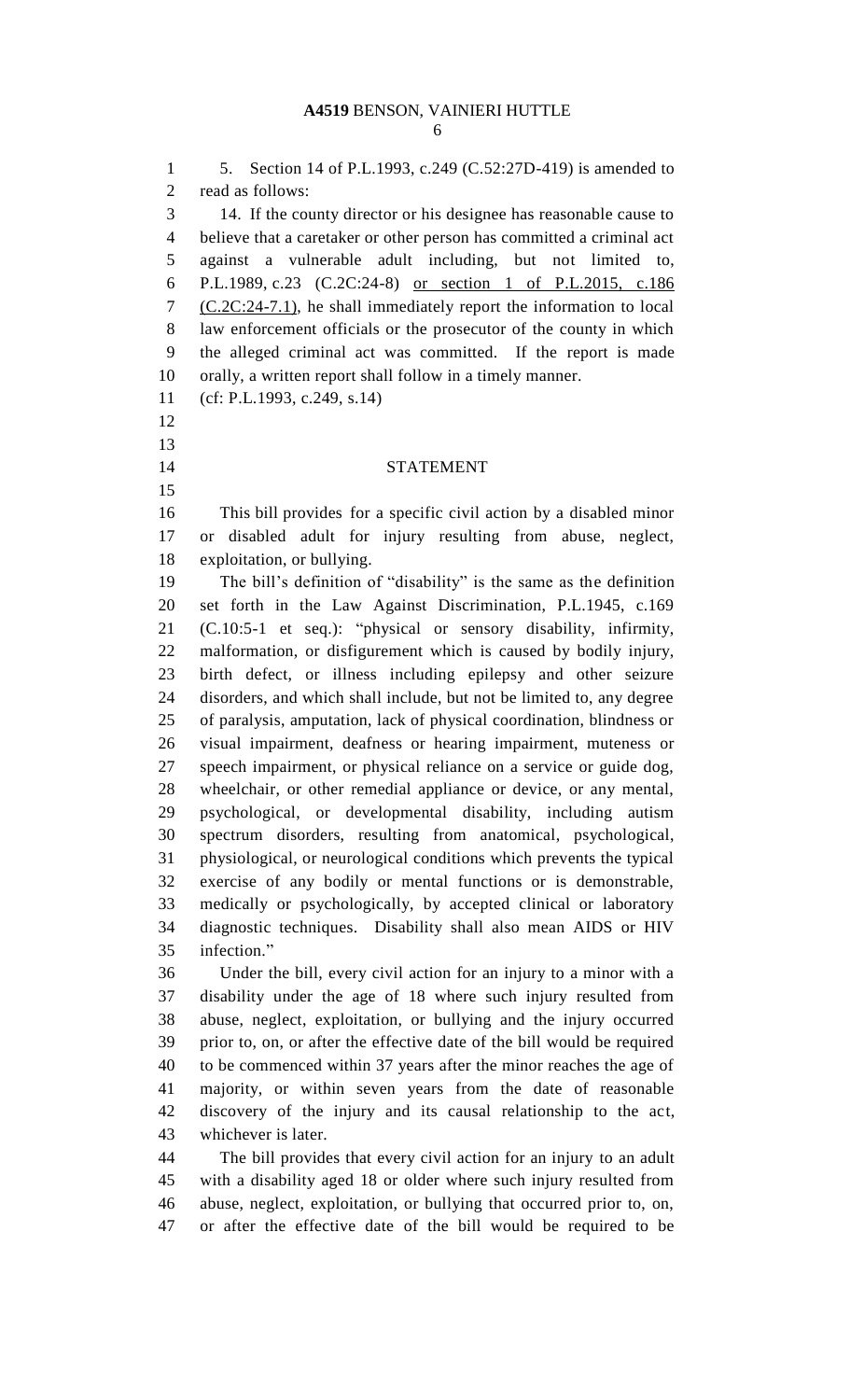commenced within seven years from the date of reasonable discovery of the injury and its causal relationship to the act.

 The bill also provides that the bullying of a "vulnerable adult" may constitute grounds for an investigation by adult protective services and a report to law enforcement for possible criminal prosecution.

 Under the "Adult Protective Services Act," P.L.1993, c.249 (C.52:27D-406 et seq.), a health care professional, law enforcement officer, firefighter, paramedic or emergency medical technician who has reasonable cause to believe that a vulnerable adult is the subject of abuse, neglect or exploitation must report the information to the county adult protective services provider. Other persons with such reasonable cause may report the information.

 The act defines a "vulnerable adult" as "a person 18 years of age or older who resides in a community setting and who, because of a physical or mental illness, disability or deficiency, lacks sufficient understanding or capacity to make, communicate, or carry out decisions concerning his well-being and is the subject of abuse, neglect or exploitation."

 Under the Adult Protective Services Act, the county adult protective services provider must initiate an investigation within 72 hours of a report. If necessary, the provider may petition a court for an order to conduct the investigation. If the provider finds reasonable cause to believe that the vulnerable adult has been the subject of abuse, neglect or exploitation, the provider will determine the need for protective services and arrange for such services. The director of a county adult services provider may petition for a court order for services if he determines that the vulnerable adult will incur a substantial risk of physical harm or deterioration without protective services, and the adult refuses or is unable to consent.

 The act further provides that if the county director or his designee has reasonable cause to believe that a caretaker or other person has committed a criminal act against a vulnerable adult, the director must immediately report the information to local law enforcement officials or the county prosecutor.

 This bill would add bullying of a vulnerable adult as grounds for an investigation and report. The bill defines "bullying" as "any gesture, any written, verbal, or physical act, or any electronic communication that causes a reasonable person to fear for his safety or fear damage to his property." Under the bill, health care providers and first responders would be required to report bullying, in addition to abuse, neglect, or exploitation, and other persons could report such acts.

 In addition, the bill adds to the specific criminal acts that the county director is required to report to law enforcement or the prosecutor a violation of section 1 of P.L.2015, c.186 (C.2C:24- 7.1), Endangering Another Person. Under this statute, creating a